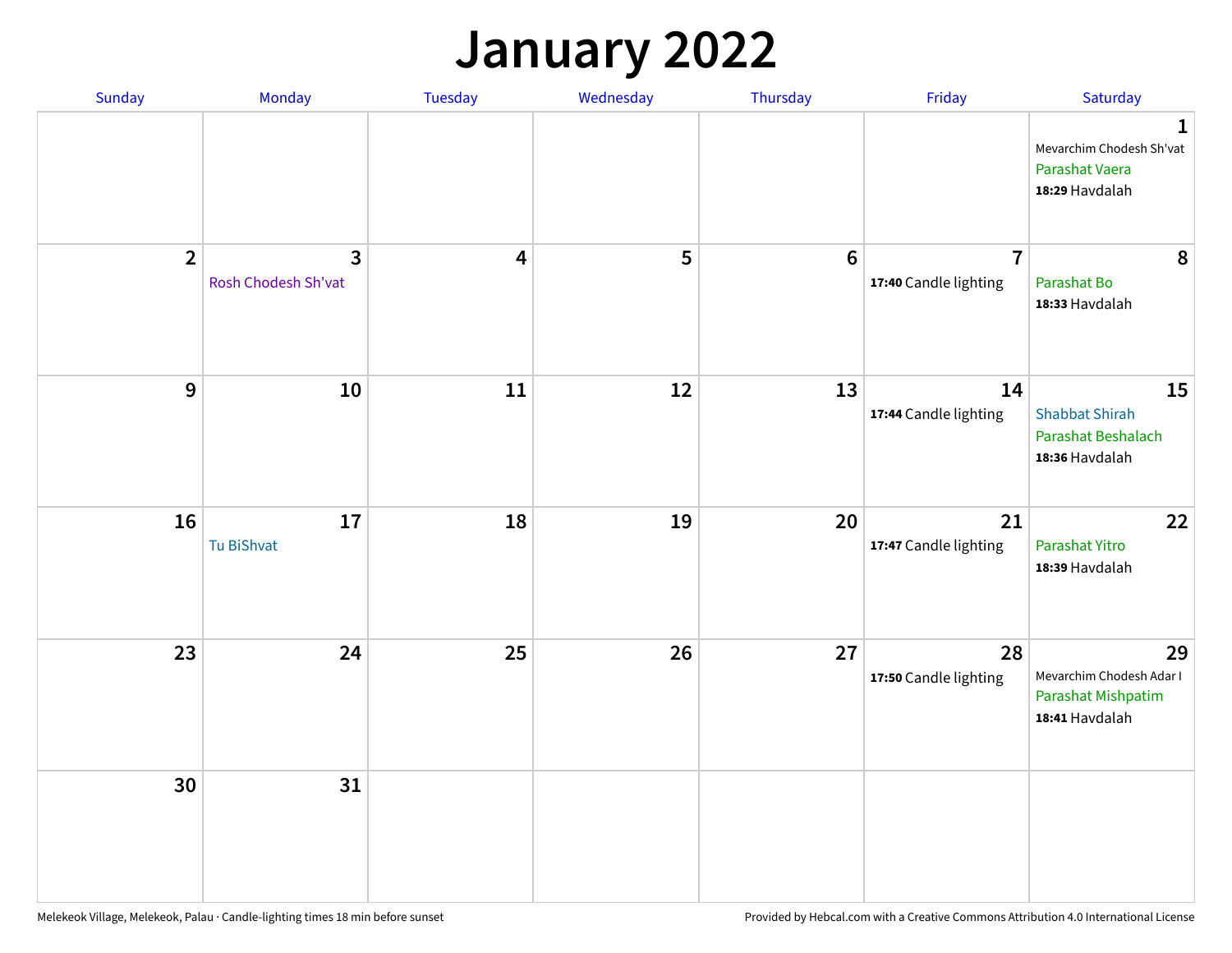# **February 2022**

| Sunday | Monday                  | Tuesday                             | Wednesday                             | Thursday | Friday                                           | Saturday                                                                                          |
|--------|-------------------------|-------------------------------------|---------------------------------------|----------|--------------------------------------------------|---------------------------------------------------------------------------------------------------|
|        |                         | $\mathbf{1}$<br>Rosh Chodesh Adar I | $\overline{2}$<br>Rosh Chodesh Adar I | 3        | $\overline{\mathbf{4}}$<br>17:52 Candle lighting | $5\phantom{1}$<br>Parashat Terumah<br>18:42 Havdalah                                              |
| $6\,$  | $\overline{\mathbf{I}}$ | 8                                   | 9                                     | 10       | $11\,$<br>17:53 Candle lighting                  | 12<br>Parashat Tetzaveh<br>18:44 Havdalah                                                         |
| 13     | 14                      | 15<br><b>Purim Katan</b>            | 16                                    | 17       | 18<br>17:54 Candle lighting                      | 19<br>Parashat Ki Tisa<br>18:44 Havdalah                                                          |
| 20     | 21                      | 22                                  | 23                                    | 24       | 25<br>17:55 Candle lighting                      | 26<br><b>Shabbat Shekalim</b><br>Mevarchim Chodesh Adar II<br>Parashat Vayakhel<br>18:44 Havdalah |
| 27     | 28                      |                                     |                                       |          |                                                  |                                                                                                   |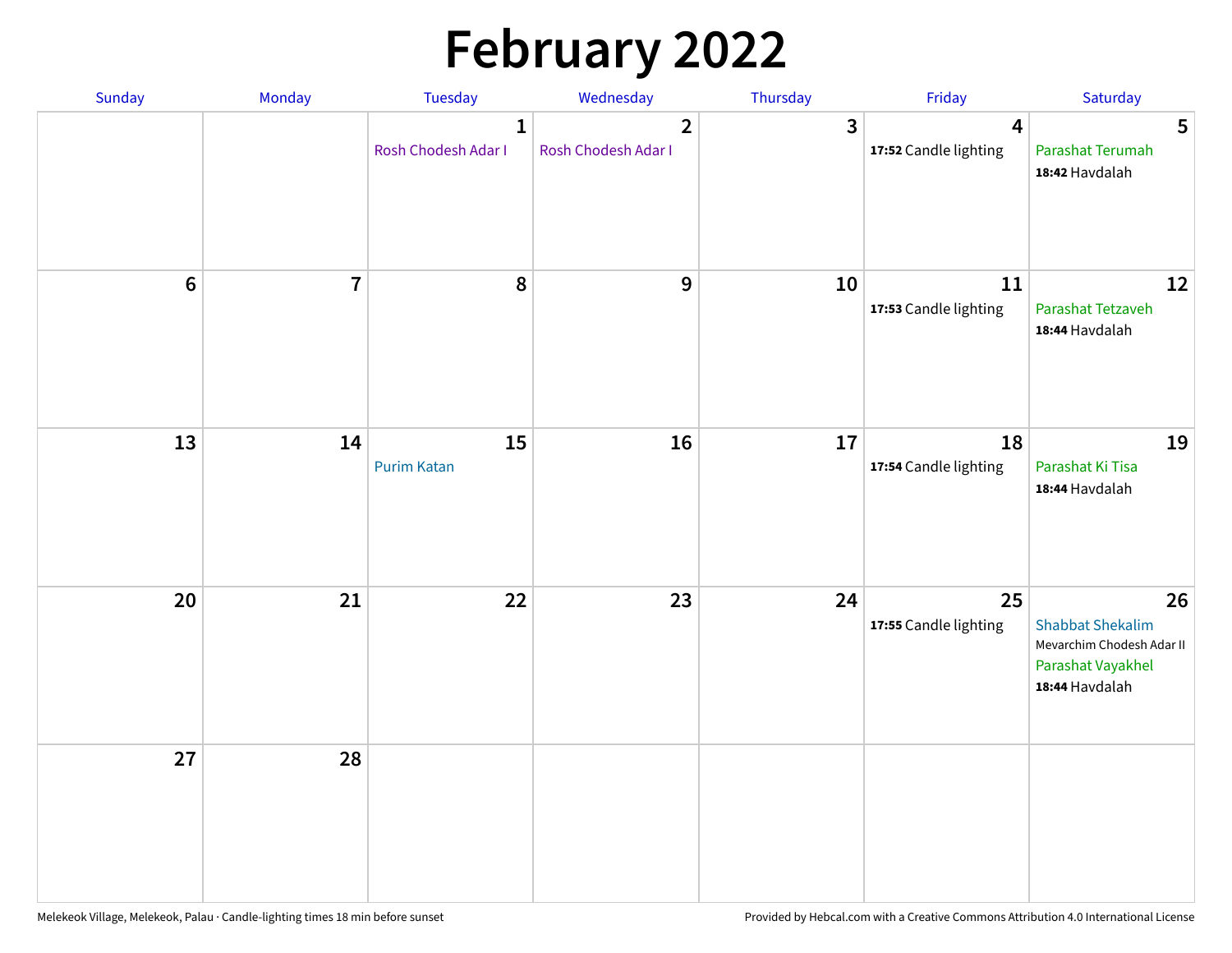## **March 2022**

| Sunday         | Monday         | Tuesday      | Wednesday                                                                                | Thursday                  | Friday                                              | Saturday                                                                                   |
|----------------|----------------|--------------|------------------------------------------------------------------------------------------|---------------------------|-----------------------------------------------------|--------------------------------------------------------------------------------------------|
|                |                | $\mathbf{1}$ | $\overline{2}$                                                                           | 3<br>Rosh Chodesh Adar II | 4<br>Rosh Chodesh Adar II<br>17:55 Candle lighting  | 5<br>Parashat Pekudei<br>18:44 Havdalah                                                    |
| $6\phantom{1}$ | $\overline{7}$ | 8            | $9$                                                                                      | 10                        | 11<br>17:54 Candle lighting                         | 12<br><b>Shabbat Zachor</b><br>Parashat Vayikra<br>18:44 Havdalah                          |
| 13             | 14             | 15           | 16<br>05:07 Fast begins<br><b>Ta'anit Esther</b><br>18:38 Fast ends<br><b>Erev Purim</b> | 17<br>Purim               | 18<br><b>Shushan Purim</b><br>17:54 Candle lighting | 19<br>Parashat Tzav<br>18:43 Havdalah                                                      |
| 20             | 21             | 22           | 23                                                                                       | 24                        | 25<br>17:53 Candle lighting                         | 26<br><b>Shabbat Parah</b><br>Mevarchim Chodesh Nisan<br>Parashat Shmini<br>18:43 Havdalah |
| 27             | 28             | 29           | 30                                                                                       | 31                        |                                                     |                                                                                            |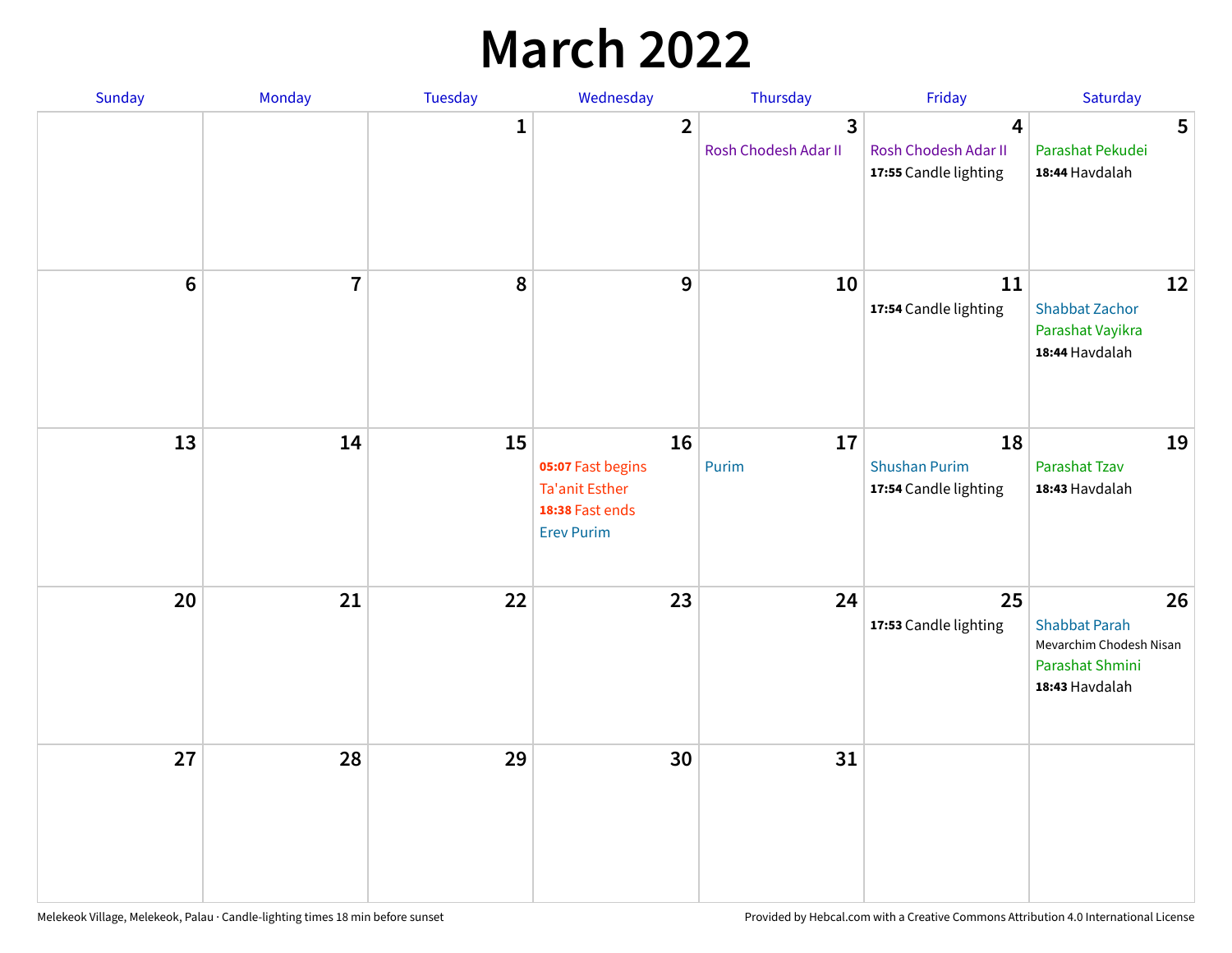## **April 2022**

| Sunday                                   | Monday                  | <b>Tuesday</b>         | Wednesday             | Thursday                                        | Friday                                                                                            | Saturday                                                                                                                     |
|------------------------------------------|-------------------------|------------------------|-----------------------|-------------------------------------------------|---------------------------------------------------------------------------------------------------|------------------------------------------------------------------------------------------------------------------------------|
|                                          |                         |                        |                       |                                                 | $\mathbf{1}$<br>17:53 Candle lighting                                                             | $\overline{\mathbf{2}}$<br><b>Shabbat HaChodesh</b><br><b>Rosh Chodesh Nisan</b><br><b>Parashat Tazria</b><br>18:42 Havdalah |
| 3                                        | $\overline{4}$          | 5                      | $6\phantom{1}6$       | $\overline{7}$                                  | 8<br>17:52 Candle lighting                                                                        | 9<br><b>Shabbat HaGadol</b><br>Parashat Metzora<br>18:42 Havdalah                                                            |
| 10                                       | 11<br>Yom HaAliyah      | 12                     | 13                    | 14                                              | 15<br>04:51 Fast begins<br><b>Ta'anit Bechorot</b><br><b>Erev Pesach</b><br>17:52 Candle lighting | 16<br>Pesach I<br>18:42 Candle lighting                                                                                      |
| 17<br><b>Pesach II</b><br>18:42 Havdalah | 18<br>Pesach III (CH"M) | 19<br>Pesach IV (CH"M) | 20<br>Pesach V (CH"M) | 21<br>Pesach VI (CH"M)<br>17:51 Candle lighting | 22<br><b>Pesach VII</b><br>17:51 Candle lighting                                                  | 23<br><b>Pesach VIII</b><br>18:42 Havdalah                                                                                   |
| 24                                       | 25                      | 26                     | 27                    | 28<br>Yom HaShoah                               | 29<br>17:52 Candle lighting                                                                       | 30<br>Mevarchim Chodesh Iyyar<br>Parashat Achrei Mot<br>18:42 Havdalah                                                       |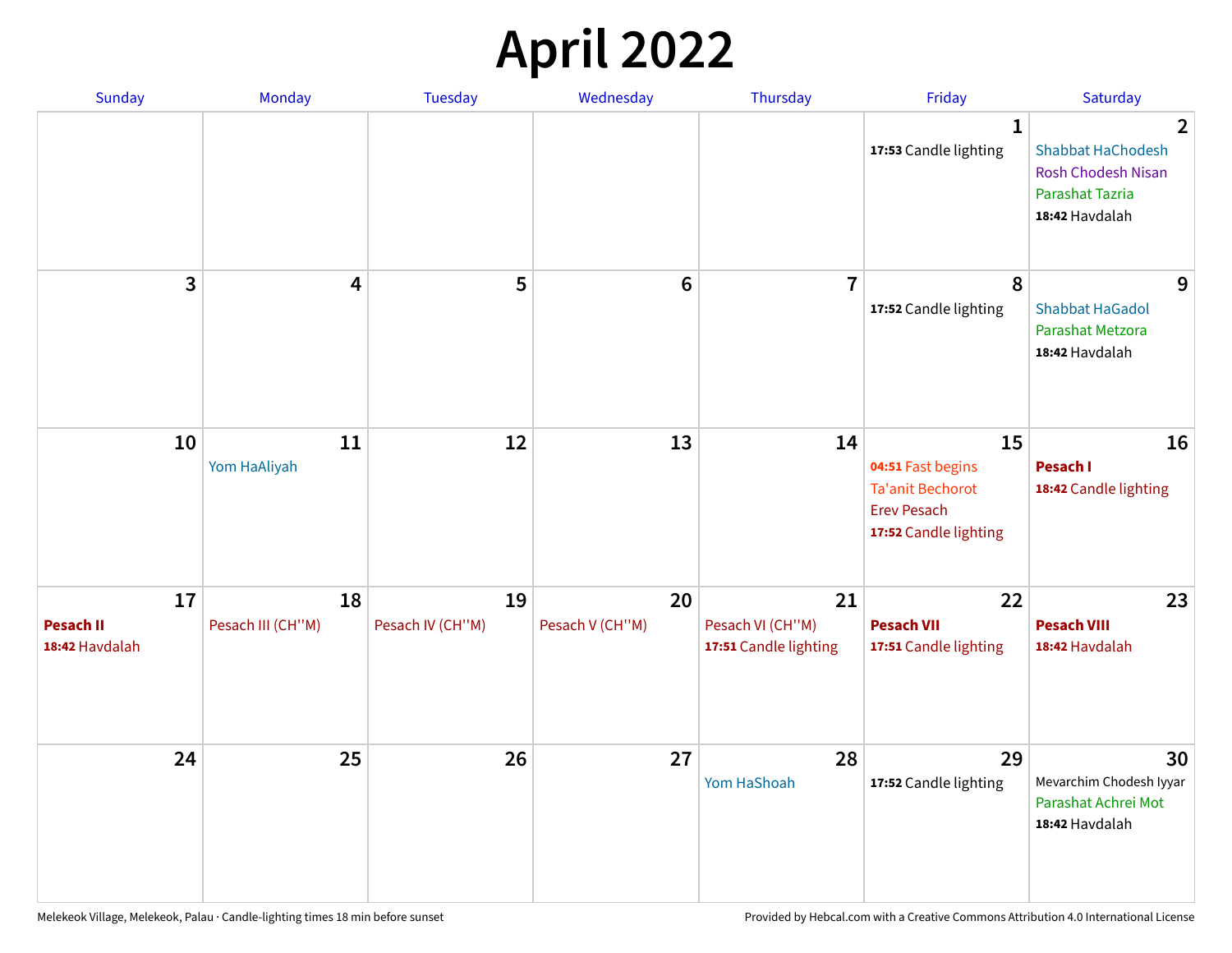## **May 2022**

| Sunday                  | Monday                               | Tuesday                  | Wednesday          | Thursday            | Friday                                  | Saturday                                                               |
|-------------------------|--------------------------------------|--------------------------|--------------------|---------------------|-----------------------------------------|------------------------------------------------------------------------|
| 1<br>Rosh Chodesh Iyyar | $\overline{2}$<br>Rosh Chodesh Iyyar | 3                        | 4<br>Yom HaZikaron | 5<br>Yom HaAtzma'ut | $6\phantom{1}$<br>17:52 Candle lighting | $\overline{\mathbf{7}}$<br>Parashat Kedoshim<br>18:43 Havdalah         |
| 8                       | 9                                    | 10                       | 11                 | 12                  | 13<br>17:53 Candle lighting             | 14<br><b>Parashat Emor</b><br>18:44 Havdalah                           |
| 15<br>Pesach Sheni      | 16                                   | 17                       | 18                 | 19<br>Lag BaOmer    | 20<br>17:54 Candle lighting             | 21<br>Parashat Behar<br>18:46 Havdalah                                 |
| 22                      | 23                                   | 24                       | 25                 | 26                  | 27<br>17:56 Candle lighting             | 28<br>Mevarchim Chodesh Sivan<br>Parashat Bechukotai<br>18:48 Havdalah |
| 29<br>Yom Yerushalayim  | 30                                   | 31<br>Rosh Chodesh Sivan |                    |                     |                                         |                                                                        |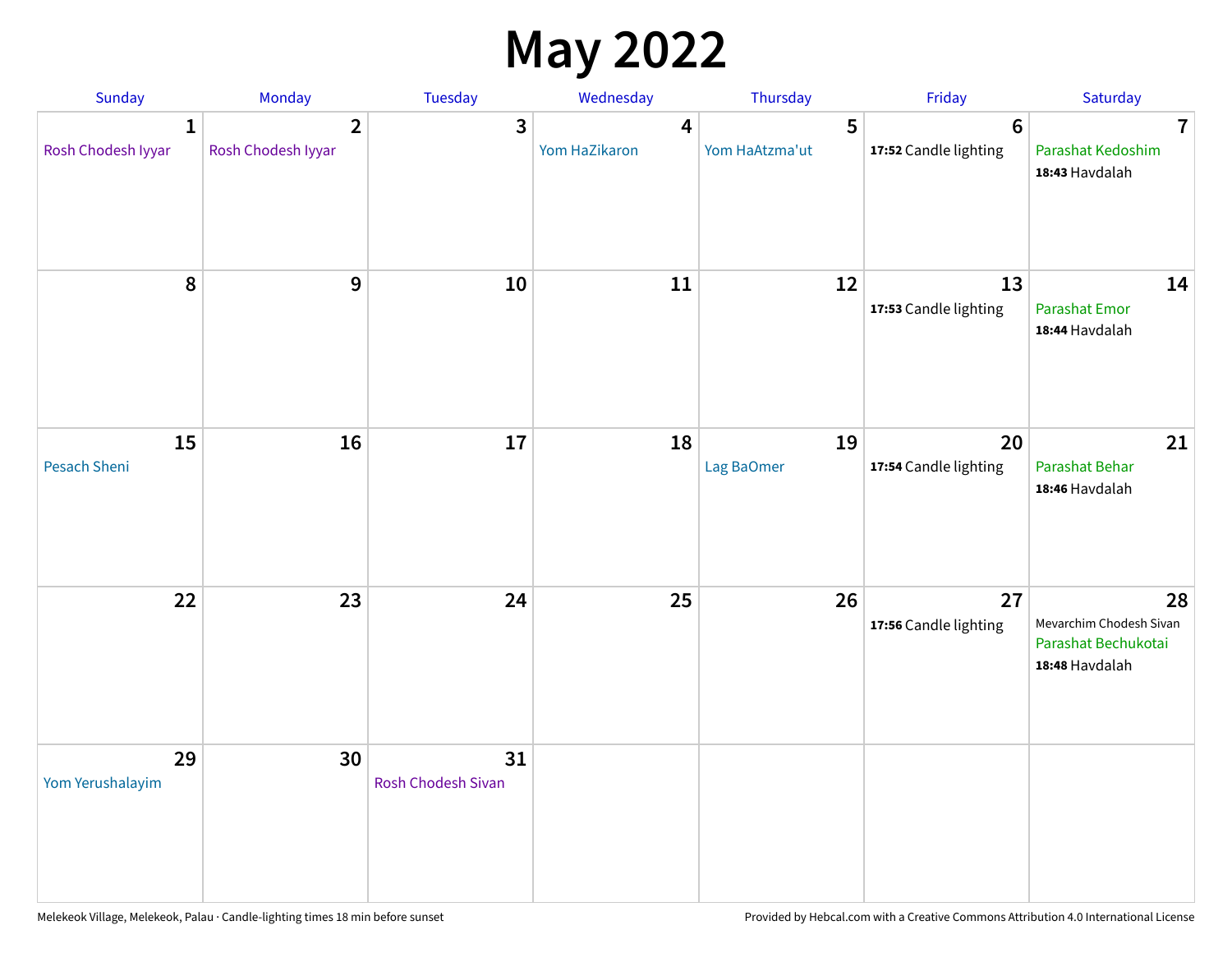#### **June 2022**

| Sunday                                         | Monday                                                | Tuesday        | Wednesday                       | Thursday                        | Friday                      | Saturday                                                               |
|------------------------------------------------|-------------------------------------------------------|----------------|---------------------------------|---------------------------------|-----------------------------|------------------------------------------------------------------------|
|                                                |                                                       |                | 1                               | $\overline{2}$                  | 3<br>17:57 Candle lighting  | 4<br><b>Erev Shavuot</b><br>Parashat Bamidbar<br>18:50 Candle lighting |
| 5<br><b>Shavuot I</b><br>18:50 Candle lighting | $6\phantom{1}$<br><b>Shavuot II</b><br>18:50 Havdalah | $\overline{7}$ | 8                               | 9                               | 10<br>17:59 Candle lighting | 11<br><b>Parashat Nasso</b><br>18:52 Havdalah                          |
| 12                                             | 13                                                    | 14             | 15                              | 16                              | 17<br>18:01 Candle lighting | 18<br>Parashat Beha'alotcha<br>18:53 Havdalah                          |
| 19                                             | 20                                                    | 21             | 22                              | 23                              | 24<br>18:02 Candle lighting | 25<br>Mevarchim Chodesh Tamuz<br>Parashat Sh'lach<br>18:55 Havdalah    |
| 26                                             | 27                                                    | 28             | 29<br><b>Rosh Chodesh Tamuz</b> | 30<br><b>Rosh Chodesh Tamuz</b> |                             |                                                                        |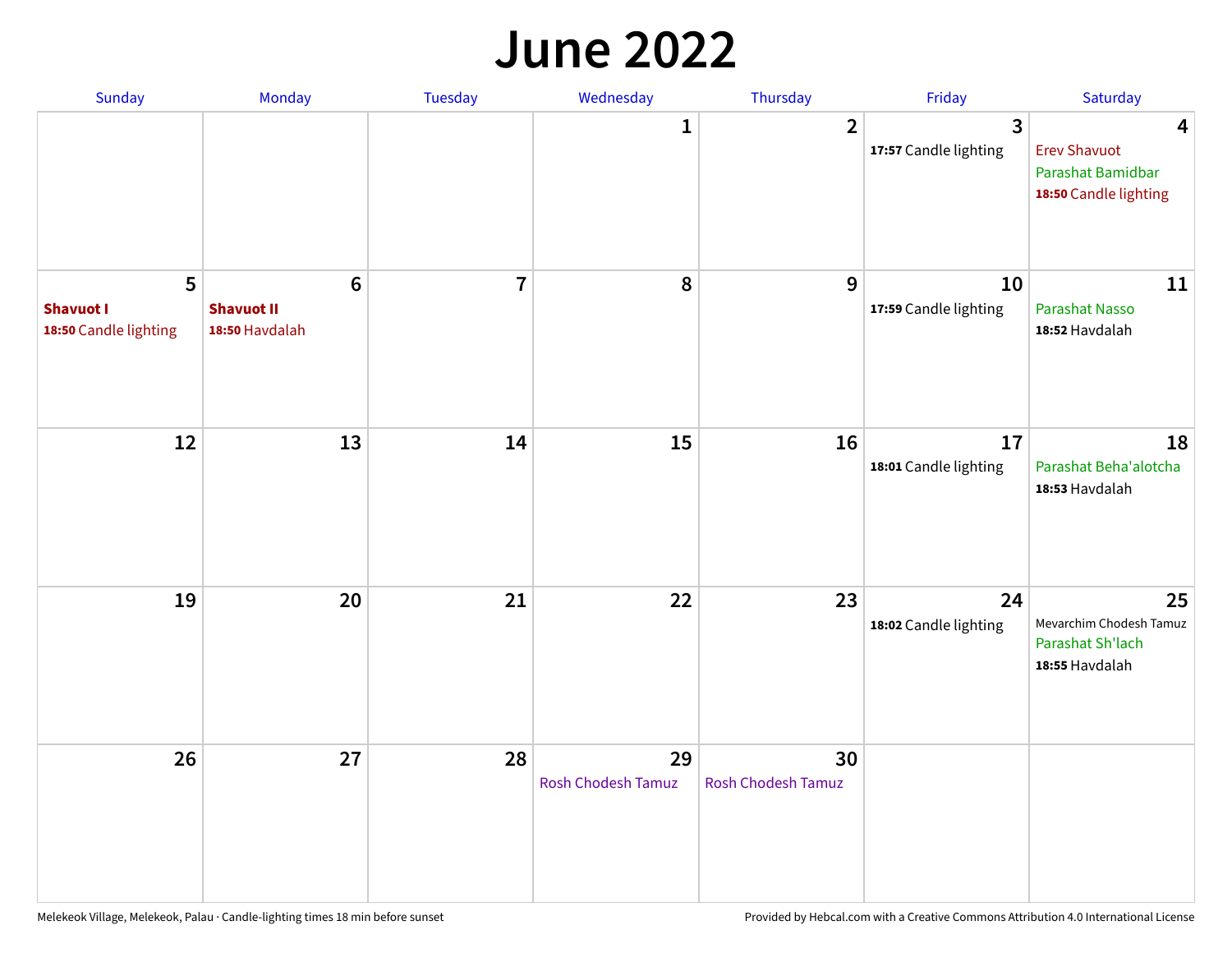## **July 2022**

| Sunday                                                           | Monday                  | Tuesday | Wednesday | Thursday       | Friday                                         | Saturday                                                                |
|------------------------------------------------------------------|-------------------------|---------|-----------|----------------|------------------------------------------------|-------------------------------------------------------------------------|
|                                                                  |                         |         |           |                | $\mathbf{1}$<br>18:03 Candle lighting          | $\overline{2}$<br>Parashat Korach<br>18:56 Havdalah                     |
| $\mathbf{3}$                                                     | $\overline{\mathbf{4}}$ | 5       | $\bf 6$   | $\overline{7}$ | $\pmb{8}$<br>18:04 Candle lighting             | 9<br>Parashat Chukat<br>18:56 Havdalah                                  |
| 10                                                               | 11                      | 12      | 13        | 14             | 15<br>18:04 Candle lighting                    | 16<br><b>Parashat Balak</b><br>18:56 Havdalah                           |
| 17<br>04:46 Fast begins<br><b>Tzom Tammuz</b><br>18:50 Fast ends | 18                      | 19      | 20        | 21             | 22<br>18:04 Candle lighting                    | 23<br>Mevarchim Chodesh Av<br><b>Parashat Pinchas</b><br>18:56 Havdalah |
| 24                                                               | 25                      | 26      | 27        | 28             | 29<br>Rosh Chodesh Av<br>18:03 Candle lighting | 30<br>Parashat Matot-Masei<br>18:54 Havdalah                            |
| 31                                                               |                         |         |           |                |                                                |                                                                         |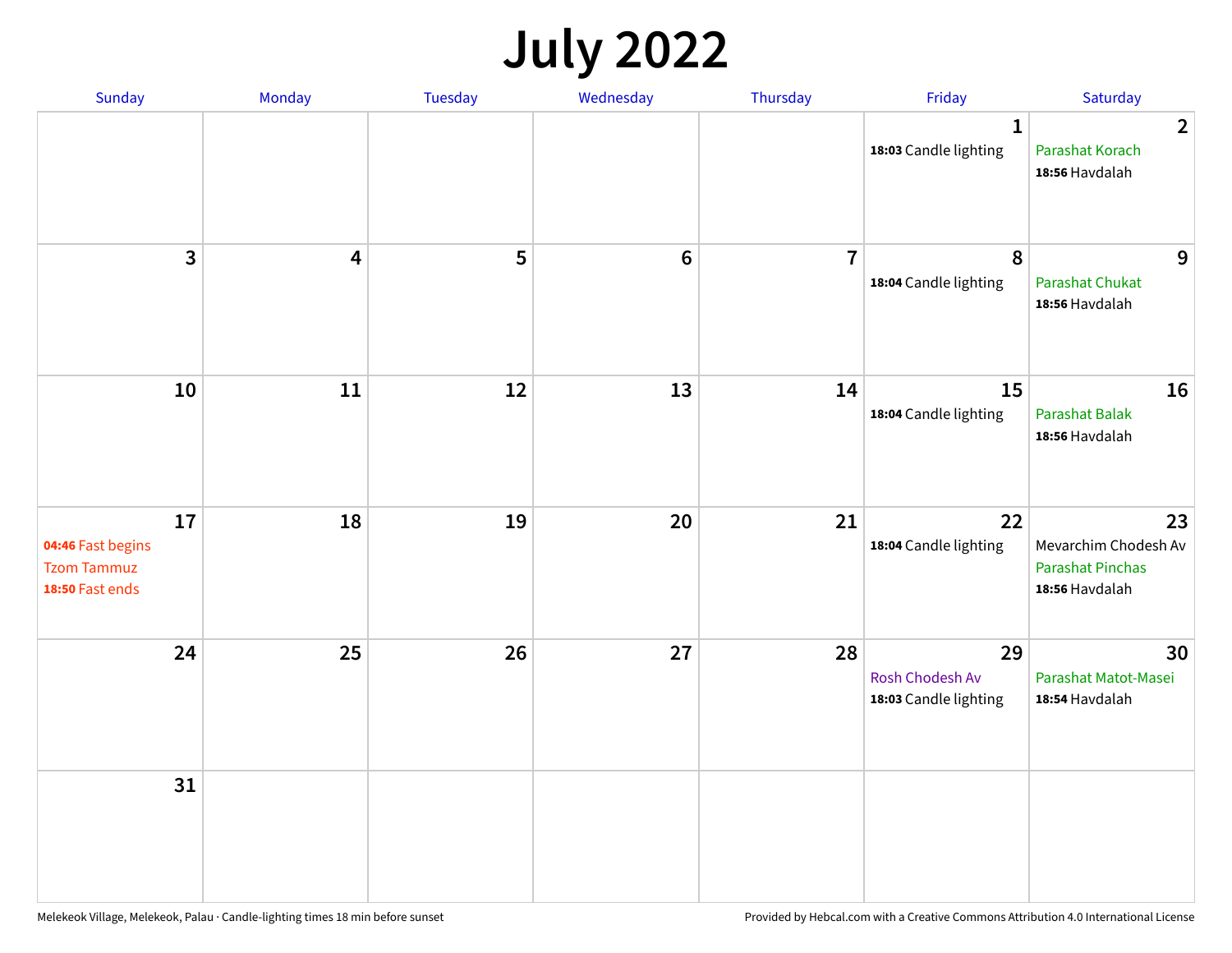## **August 2022**

| Sunday                                                      | Monday       | Tuesday      | Wednesday | Thursday | Friday                                 | Saturday                                                                                                                |
|-------------------------------------------------------------|--------------|--------------|-----------|----------|----------------------------------------|-------------------------------------------------------------------------------------------------------------------------|
|                                                             | $\mathbf{1}$ | $\mathbf{2}$ | 3         | 4        | 5<br>18:02 Candle lighting             | $6\phantom{1}6$<br><b>Shabbat Chazon</b><br>18:20 Fast begins<br>Erev Tish'a B'Av<br>Parashat Devarim<br>18:52 Havdalah |
| $\overline{7}$<br>Tish'a B'Av (observed)<br>18:46 Fast ends | 8            | 9            | 10        | 11       | 12<br>Tu B'Av<br>18:00 Candle lighting | 13<br><b>Shabbat Nachamu</b><br>Parashat Vaetchanan<br>18:50 Havdalah                                                   |
| 14                                                          | 15           | 16           | 17        | 18       | 19<br>17:57 Candle lighting            | 20<br>Mevarchim Chodesh Elul<br>Parashat Eikev<br>18:47 Havdalah                                                        |
| 21                                                          | 22           | 23           | 24        | 25       | 26<br>17:54 Candle lighting            | 27<br>Rosh Chodesh Elul<br>Parashat Re'eh<br>18:43 Havdalah                                                             |
| 28<br>Rosh Hashana LaBehemot<br>Rosh Chodesh Elul           | 29           | 30           | 31        |          |                                        |                                                                                                                         |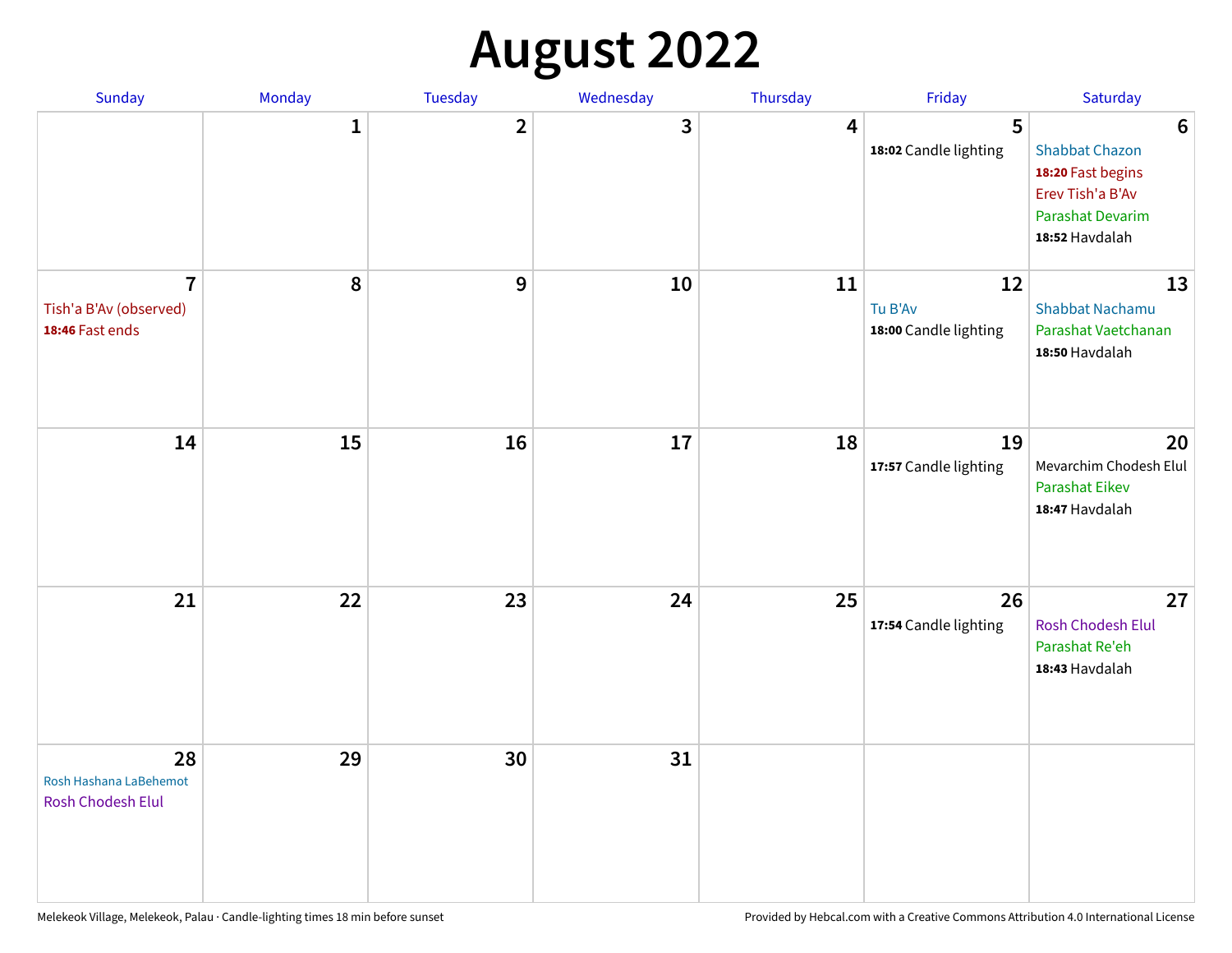## **September 2022**

| Sunday                                           | Monday                                           | Tuesday                                        | Wednesday                                                          | Thursday     | Friday                                  | Saturday                                                  |
|--------------------------------------------------|--------------------------------------------------|------------------------------------------------|--------------------------------------------------------------------|--------------|-----------------------------------------|-----------------------------------------------------------|
|                                                  |                                                  |                                                |                                                                    | $\mathbf{1}$ | $\overline{2}$<br>17:50 Candle lighting | 3<br><b>Parashat Shoftim</b><br>18:39 Havdalah            |
| $\overline{\mathbf{4}}$                          | 5                                                | $6\phantom{1}6$                                | $\overline{7}$                                                     | 8            | 9<br>17:47 Candle lighting              | 10<br>Parashat Ki Teitzei<br>18:36 Havdalah               |
| $11\,$                                           | 12                                               | 13                                             | 14                                                                 | 15           | 16<br>17:43 Candle lighting             | 17<br>Leil Selichot<br>Parashat Ki Tavo<br>18:32 Havdalah |
| 18                                               | 19                                               | 20                                             | 21                                                                 | 22           | 23<br>17:39 Candle lighting             | 24<br>Parashat Nitzavim<br>18:28 Havdalah                 |
| 25<br>Erev Rosh Hashana<br>17:38 Candle lighting | 26<br>Rosh Hashana 5783<br>18:26 Candle lighting | 27<br><b>Rosh Hashana II</b><br>18:26 Havdalah | 28<br>04:49 Fast begins<br><b>Tzom Gedaliah</b><br>18:20 Fast ends | 29           | 30<br>17:35 Candle lighting             |                                                           |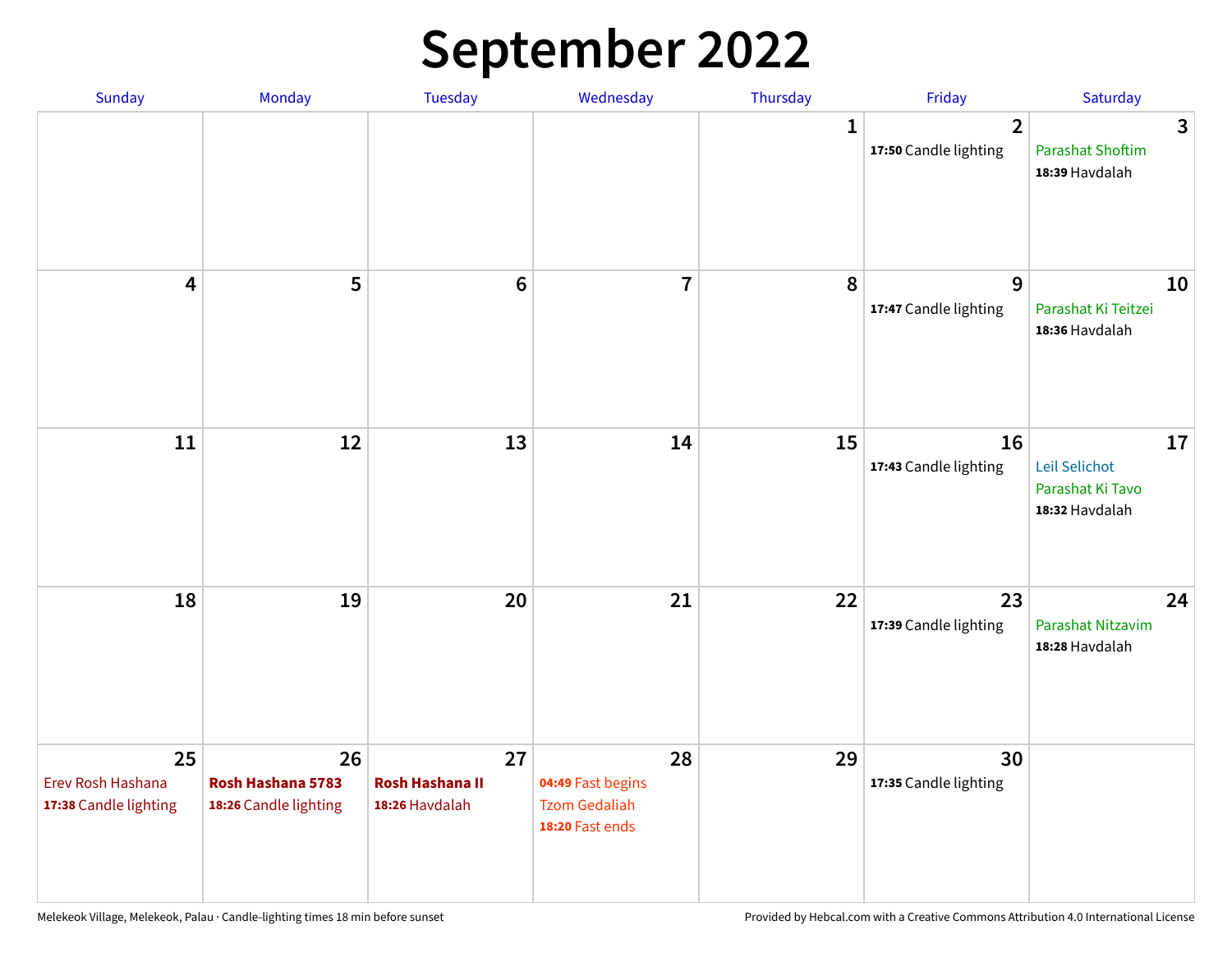## **October 2022**

| Sunday                                                   | Monday                                               | <b>Tuesday</b>                                                    | Wednesday                                | Thursday               | Friday                                         | Saturday                                                                       |
|----------------------------------------------------------|------------------------------------------------------|-------------------------------------------------------------------|------------------------------------------|------------------------|------------------------------------------------|--------------------------------------------------------------------------------|
|                                                          |                                                      |                                                                   |                                          |                        |                                                | 1<br><b>Shabbat Shuva</b><br>Parashat Vayeilech<br>18:24 Havdalah              |
| $\overline{2}$                                           | 3                                                    | $\overline{4}$<br><b>Erev Yom Kippur</b><br>17:33 Candle lighting | 5<br><b>Yom Kippur</b><br>18:22 Havdalah | 6                      | $\overline{7}$<br>17:31 Candle lighting        | 8<br>Parashat Ha'Azinu<br>18:20 Havdalah                                       |
| 9<br><b>Erev Sukkot</b><br>17:30 Candle lighting         | 10<br><b>Sukkot I</b><br>18:19 Candle lighting       | 11<br><b>Sukkot II</b><br>18:19 Havdalah                          | 12<br>Sukkot III (CH"M)                  | 13<br>Sukkot IV (CH"M) | 14<br>Sukkot V (CH"M)<br>17:28 Candle lighting | 15<br>Sukkot VI (CH"M)<br>18:17 Havdalah                                       |
| 16<br>Sukkot VII (Hoshana Raba)<br>17:27 Candle lighting | 17<br><b>Shmini Atzeret</b><br>18:17 Candle lighting | 18<br><b>Simchat Torah</b><br>18:16 Havdalah                      | 19                                       | 20                     | 21<br>17:25 Candle lighting                    | 22<br>Mevarchim Chodesh Cheshvan<br><b>Parashat Bereshit</b><br>18:15 Havdalah |
| 23                                                       | 24                                                   | 25<br>Rosh Chodesh Cheshvan                                       | 26<br>Rosh Chodesh Cheshvan              | 27                     | 28<br>17:23 Candle lighting                    | 29<br><b>Parashat Noach</b><br>18:13 Havdalah                                  |
| 30                                                       | 31                                                   |                                                                   |                                          |                        |                                                |                                                                                |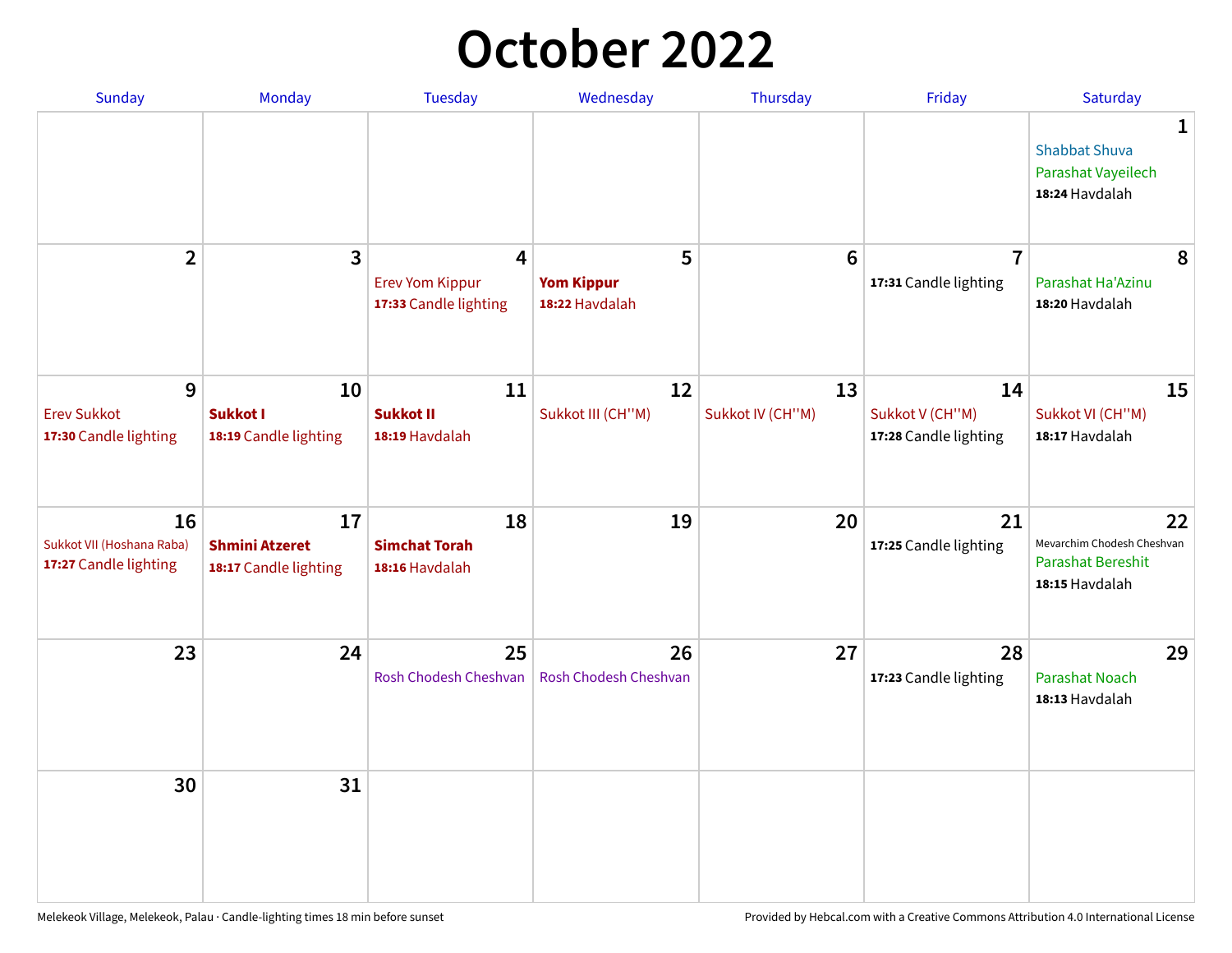#### **November 2022**

| Sunday         | Monday                  | <b>Tuesday</b>                                 | Wednesday               | Thursday                  | Friday                                             | Saturday                                                                 |
|----------------|-------------------------|------------------------------------------------|-------------------------|---------------------------|----------------------------------------------------|--------------------------------------------------------------------------|
|                |                         | $\mathbf{1}$<br>Yom HaAliyah School Observance | $\overline{\mathbf{2}}$ | $\mathbf{3}$              | $\overline{\mathbf{4}}$<br>17:22 Candle lighting   | 5<br>Parashat Lech-Lecha<br>18:12 Havdalah                               |
| $6\phantom{1}$ | $\overline{\mathbf{7}}$ | 8                                              | $\boldsymbol{9}$        | 10                        | 11<br>17:21 Candle lighting                        | 12<br>Parashat Vayera<br>18:12 Havdalah                                  |
| 13             | 14                      | 15                                             | 16                      | 17                        | 18<br>17:21 Candle lighting                        | 19<br>Mevarchim Chodesh Kislev<br>Parashat Chayei Sara<br>18:12 Havdalah |
| 20             | 21                      | 22                                             | 23<br>Sigd              | 24<br>Rosh Chodesh Kislev | 25<br>Rosh Chodesh Kislev<br>17:22 Candle lighting | 26<br><b>Parashat Toldot</b><br>18:14 Havdalah                           |
| 27             | 28                      | 29                                             | 30                      |                           |                                                    |                                                                          |